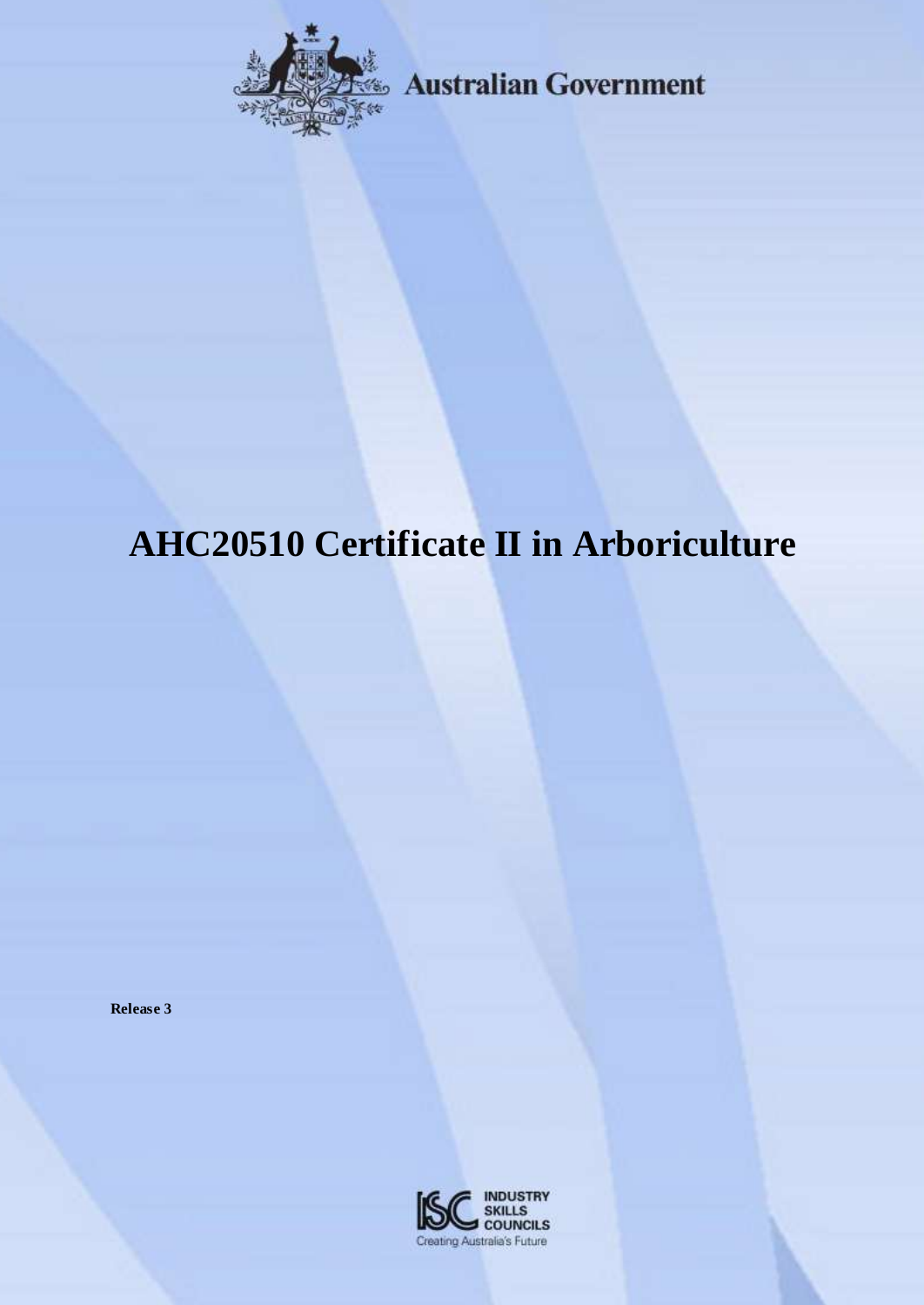# **AHC20510 Certificate II in Arboriculture**

# **Modification History**

| Release        | <b>TP</b> Version | <b>Comments</b>                   |
|----------------|-------------------|-----------------------------------|
| $\overline{3}$ | AHC10v5           | Equivalent imported units updated |
| $\overline{2}$ | AHC10v4           | Equivalent imported units updated |
|                | AHC <sub>10</sub> | Initial release                   |

# **Description**

This qualification provides an occupational outcome in arboriculture. The arboriculture industry expects this qualification to be achieved to meet job outcomes at this level.

# **Pathways Information**

## **Qualification pathways**

#### **Pathways into the qualification**

This qualification may be accessed by direct entry.

## **Pathways from the qualification**

Further training pathways from this qualification include, but are not limited to, Certificate III in Arboriculture.

## **Australian Apprenticeships**

This qualification is suitable for an Australian Apprenticeship.

## **Licensing considerations**

There are no specific licences that relate to this qualification.

## **Job roles**

Job roles and titles vary across different industry sectors. Possible job titles relevant to this qualification include:

Tree worker, ground worker

# **Licensing/Regulatory Information**

Refer to Pathways Information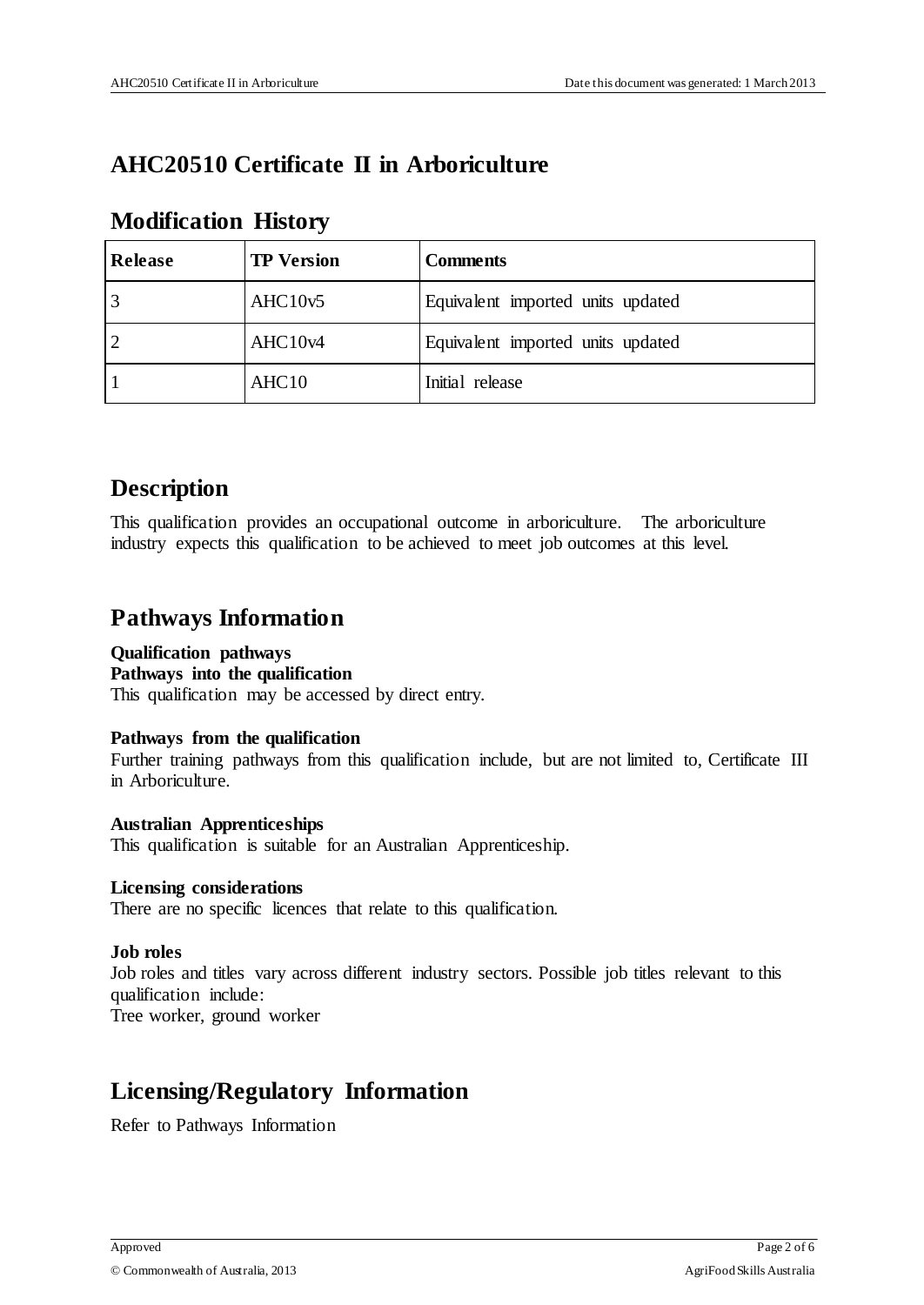# **Entry Requirements**

#### **Entry requirements**

There are no entry requirements for this qualification.

# **Employability Skills Summary**

# **EMPLOYABILITY SKILLS QUALIFICATION SUMMARY**

| <b>Employability Skill</b> | Industry/enterprise requirements for this qualification include:          |
|----------------------------|---------------------------------------------------------------------------|
| Communication              | Listening and understanding<br>$\bullet$                                  |
|                            | Speaking clearly and directly                                             |
|                            | Reading and interpreting workplace related documentation<br>$\bullet$     |
| <b>Teamwork</b>            | Working as an individual and a team member<br>$\bullet$                   |
|                            | Working with diverse individuals and groups                               |
| Problem-solving            | Solving problems individually or in teams<br>$\bullet$                    |
| Initiative and enterprise  | Adapting to new situations<br>$\bullet$                                   |
| Planning and organising    | Collecting analysing and organising information<br>$\bullet$              |
|                            | Taking initiative and making decisions within workplace role<br>$\bullet$ |
|                            | Participating in continuous improvement and planning<br>$\bullet$         |
| Self-management            | Taking responsibility at the appropriate level<br>$\bullet$               |
| Learning                   | Participating in ongoing learning<br>$\bullet$                            |
|                            | Learning new skills and techniques<br>$\bullet$                           |
| Technology                 | Using technology and related workplace equipment<br>$\bullet$             |
|                            | Using basic technology skills<br>$\bullet$                                |
|                            | Applying OHS knowledge when using technology                              |

# **Packaging Rules**

**Packaging Rules** Completion of fifteen (15) units made up of ten (10) core units and five (5) elective units.

## **ELECTIVE UNITS**

a minimum of two (2) units must be selected from the elective unit list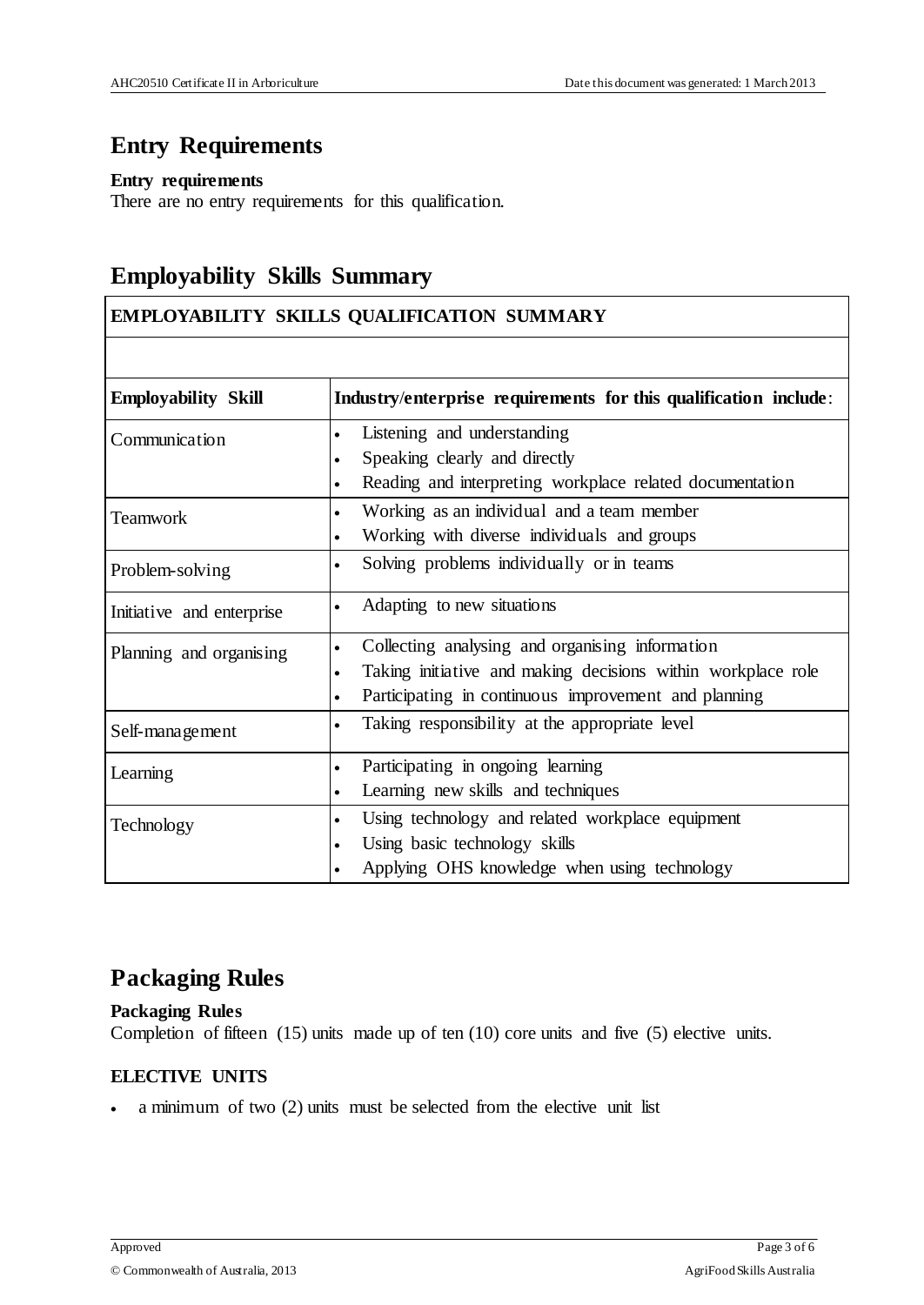a maximum of three (3) units may be selected from units aligned to from Certificates II or III in AHC10 or from any other currently endorsed training package or accredited course. Selected units must be relevant to job outcomes in the arboriculture industry.

# **CORE UNITS**

#### **Occupational Health and Safety**

| Unit code | Unit title                                                                                   |
|-----------|----------------------------------------------------------------------------------------------|
|           | CPCCOHS2001A Apply OHS requirements, policies and procedures in the construction<br>industry |

#### **Arboriculture**

| Unit code   | Unit title                             |
|-------------|----------------------------------------|
| AHCARB202A  | Fell small trees                       |
| AHCARB203A  | Perform above ground pruning           |
| AHCARB204A  | Undertake standard climbing techniques |
| AHCARB206A  | Undertake stump removal                |
| AHCARB207A  | Perform ground based rigging           |
| FPICOT2221B | Trim and cross cut felled trees        |
| FPIHAR2206B | Operate a mobile chipper/mulcher       |

#### **First Aid**

| Unit code | Unit title                           |
|-----------|--------------------------------------|
| HLTFA201A | Provide basic emergency life support |

#### **Work**

| Unit code | Unit title                                           |
|-----------|------------------------------------------------------|
| TLID1001A | Shift materials safely using manual handling methods |

## **ELECTIVE UNITS**

#### **Arboriculture**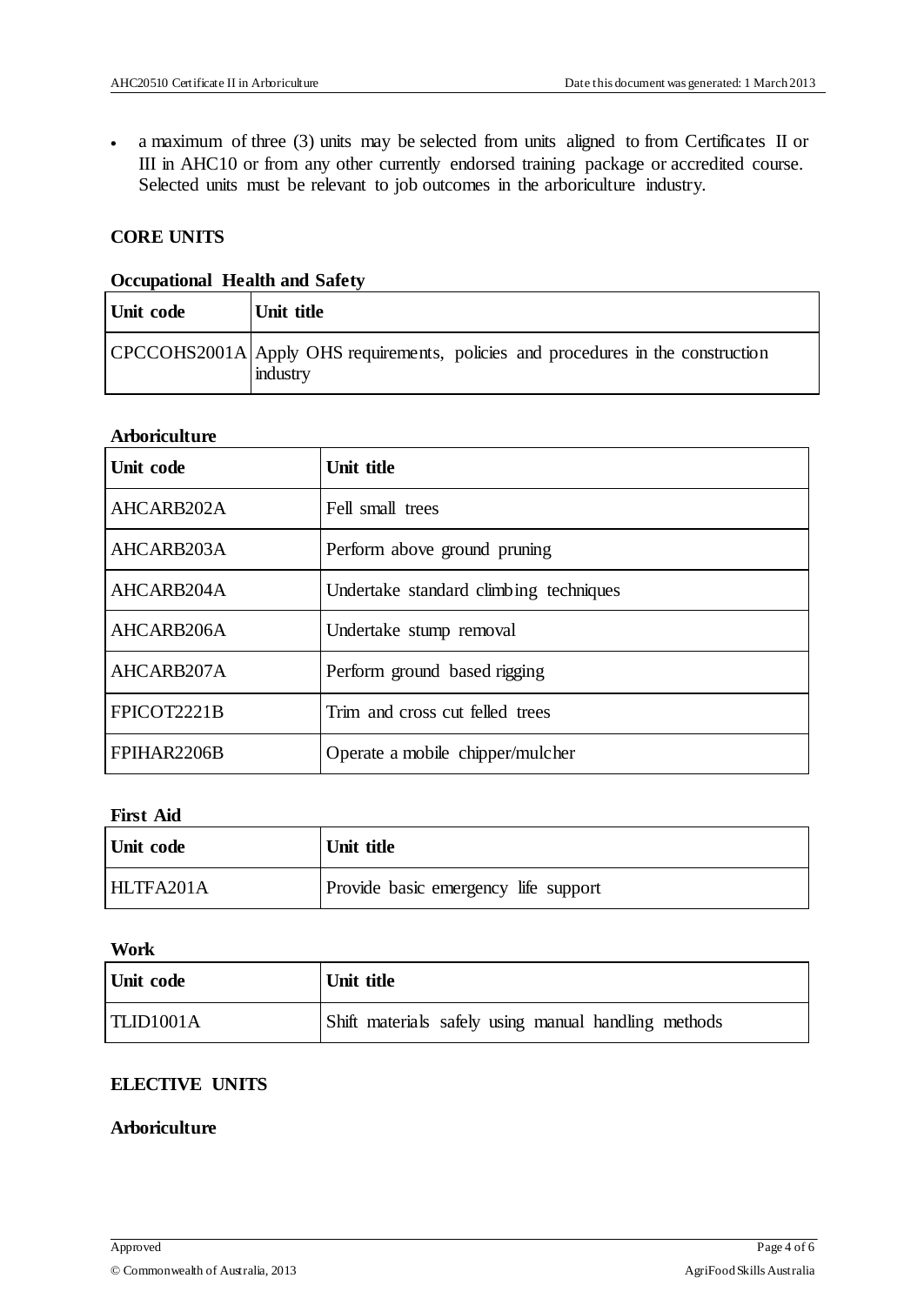| Unit code  | Unit title                           |
|------------|--------------------------------------|
| AHCARB201A | Apply a range of treatments to trees |

#### **Chemicals**

| Unit code  | Unit title                        |
|------------|-----------------------------------|
| AHCCHM201A | Apply chemicals under supervision |

# **Landscape**

| Unit code  | Unit title                      |
|------------|---------------------------------|
| AHCLSC205A | Install tree protection devices |

#### **Machinery operation and maintenance**

| Unit code   | Unit title                                              |
|-------------|---------------------------------------------------------|
| AHCMOM204A  | Undertake operational maintenance of machinery          |
| AHCMOM207A  | Conduct front end loader operations                     |
| CPCCCM2010B | Work safely at heights                                  |
| CPCCCM3001C | Operate elevated work platforms                         |
| RIIMPO318B  | Conduct civil construction skid steer loader operations |

# **Pest management**

| Unit code  | Unit title                                |
|------------|-------------------------------------------|
| AHCPMG201A | Treat weeds                               |
| AHCPMG202A | Treat plant pests, diseases and disorders |

#### **Plants**

| Unit code  | Unit title       |
|------------|------------------|
| AHCPCM201A | Recognise plants |

#### **Soils and media**